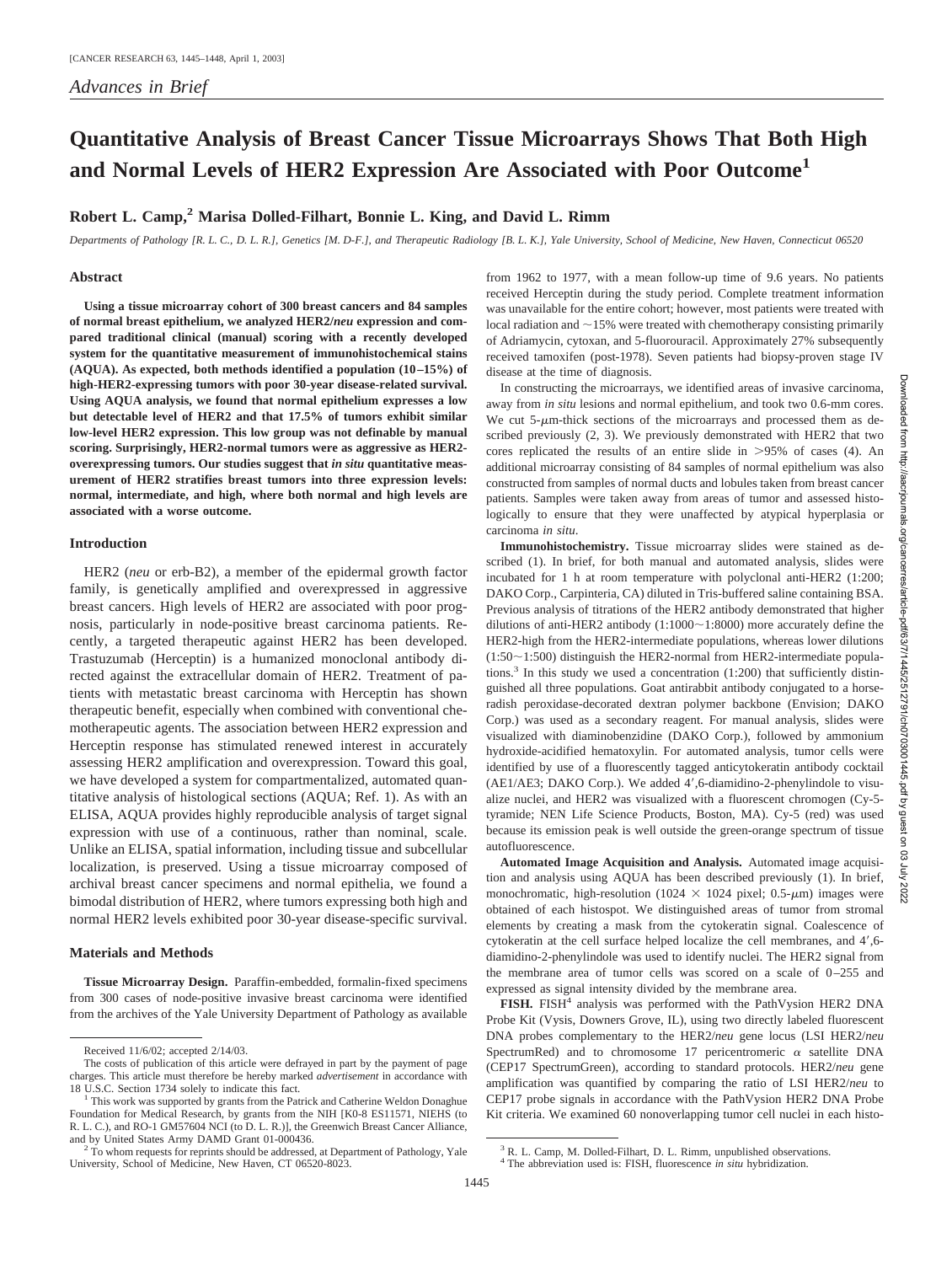spot to determine the average number of HER2/*neu* and chromosome 17 copies/cell for each tissue specimen. The ratio of these averages was used to determine the presence of HER2/*neu* gene amplification. Specimens with a HER2/neu:chromosome 17 ratio > 2 were scored as positive for HER2/neu gene amplification.

**Data Analysis.** Manual scoring of HER2 expression was assessed by a pathologist (R. L. C.) using a nominal four-point scale (0 to  $3+$ ). Histospots containing  $\leq 10\%$  tumor, as assessed either subjectively (manual) or by mask area (automated), were excluded from further analysis. Previous studies have demonstrated that the staining from a single histospot provides a sufficiently representative sample for analysis (4, 5). Correlations with other prognostic markers were determined by  $\chi^2$  analysis. Overall survival analysis was assessed by Kaplan-Meier analysis with the Mantel-Cox log-rank score for determining statistical significance. Relative risk was assessed by the univariate and multivariate Cox proportional hazards model. Analyses were performed with Statview 5.0.1 (SAS Institute, Cary, NC). Patients were deemed "uncensored" if they died of breast cancer within 30 years of their initial date of diagnosis.

### **Results and Discussion**

**Validation of Microarray Cohort.** To validate our tissue microarray cohort of 300 node-positive breast cancers, we assessed several traditional histopathological markers of malignancy. Using univariate analysis of long-term disease-related survival, we found that large tumor size, high nuclear grade, low estrogen receptor expression, and high number of involved lymph nodes were all significant predictors of poor outcome (Table 1). We next assessed the prognostic power of HER2 immunohistochemistry, using standard brown staining, visual examination by a pathologist, and scoring on a four-point scale (0 to 3+). Manual analysis showed a typical pattern of HER2 expression with 15% of tumors overexpressing the antigen  $(2 + \text{ and } 3 + \text{; Fig. 1B}).$ As expected, high-level  $(3+)$  tumors showed a significantly worse outcome with a relative risk of 2.25 ( $P = 0.0007$ ; Table 1). Analysis of *HER2* gene amplification by FISH was not predictive in our study, but this was most likely attributable to the relatively small number of cases that, for technical reasons, were scorable (125 of 300; Table 1). However, both automated and manual analyses of HER2 protein levels were highly correlated with *HER2* gene amplification  $(P < 0.0001)$ . The percentage of HER2-amplified cases in each manual category were 4.0% (0), 13.7%  $(1+)$ , 71.4%  $(2+)$ , and 75.0%  $(3+)$ , and in each AQUA category were 9.5% (normal), 13.7% (intermediate), and 77.8% (high).

**HER2 Expression on Normal Epithelium.** We then assessed the level of HER2 expression on normal breast epithelium with use of

| Table 1 Univariate analysis of 30-year disease-related survival |  |  |  |  |
|-----------------------------------------------------------------|--|--|--|--|
|-----------------------------------------------------------------|--|--|--|--|

| Marker                        | $\boldsymbol{n}$ | $\boldsymbol{P}$ | Relative risk | 95% confidence<br>interval |
|-------------------------------|------------------|------------------|---------------|----------------------------|
| HER <sub>2</sub> manual score |                  | 0.0071           |               |                            |
| $\Omega$                      | 153              |                  | 1.00          |                            |
| $1+$                          | 50               | 0.9383           | 1.02          | $0.68 - 1.52$              |
| $2+$                          | 13               | 0.9763           | 1.01          | $0.49 - 2.08$              |
| $3+$                          | 28               | 0.0007           | 2.25          | $1.41 - 3.58$              |
| HER2 AQUA score               |                  | 0.0009           |               |                            |
| Normal                        | 46               | 0.0091           | 1.71          | $1.14 - 2.56$              |
| Intermediate                  | 188              |                  | 1.00          |                            |
| High                          | 30               | 0.0013           | 2.18          | $1.35 - 3.51$              |
| HER2 amplification (FISH)     | 22               | 0.8121           | 1.07          | $0.60 - 1.90$              |
| Nodal involvement             |                  | 0.0279           |               |                            |
| $1 - 3$                       | 68               |                  | 1.00          |                            |
| $4 - 9$                       | 54               | 0.6708           | 1.08          | $0.75 - 1.55$              |
| $\geq 10$                     | 141              | 0.0086           | 1.62          | $1.13 - 2.33$              |
| Tumor size (cm)               |                  | 0.0007           |               |                            |
| $<$ 2                         | 80               |                  | 1.00          |                            |
| $2 - 5$                       | 53               | 0.1255           | 1.33          | $0.92 - 1.93$              |
| >5                            | 102              | 0.0001           | 2.09          | $1.43 - 3.07$              |
| Nuclear grade                 |                  |                  |               |                            |
| High                          | 95               | 0.0040           | 1.55          | $1.15 - 2.08$              |
| Estrogen receptor             |                  |                  |               |                            |
| Negative                      | 104              | 0.0262           | 1.41          | $1.041 - 1.906$            |

automated analysis on a microarray. This epithelium was derived from normal ducts and/or lobules isolated from uninvolved breast tissue taken from 84 breast cancer patients. Consistent with previous studies using biochemical assays, our results demonstrated a low but detectable level of HER2 in normal epithelium, which was tightly grouped into a single peak with a mean of 5 and a SD of 1.5 (AQUA score; Fig. 1*A*; Ref. 6).

**Automated Analysis of HER2 Expression in Breast Cancer.** In contrast to the tightly grouped peak in normal epithelium, HER2 expression in breast tumors was broadly distributed (Fig. 1*C*). Expression levels of HER2 in tumors exhibited a mode similar to that of normal epithelium, but with significant skew toward higher-level expression. Examination of the histogram suggested that there were three naturally occurring populations based on HER2 expression: normal, intermediate, and high (Fig. 1*C*). A discernible break in the histogram at AQUA score 25 divided HER2-high from the remaining tumors. The remaining tumors could then be subdivided into HER2 low and HER2-intermediate groups depending on whether their expression levels were greater than the mean HER2 expression on normal epithelium  $+ 1$  SD (AQUA score  $\le 6.5$ ; Fig. 1, *A* and *C*). On the basis of these divisions, 17.5% of the tumors were designated HER2 normal, 71.3% were HER2 intermediate, and 11.2% were HER2 high.

**Comparison of Manual and Automated Techniques.** We then compared HER2 expression as gauged by automated and manual techniques (Fig. 1, *panels C* and *B*, respectively). In contrast to AQUA scores, which were continuously scored on a scale of 0–255, manual scoring of HER2 expression was performed on a nominal four-point scale  $(0 \text{ to } 3+)$ . Despite this difference, regression analysis demonstrated good correlation between the two methods  $(r = 0.704)$ . However, there was a significant degree of overlap in the automated scores of cases from adjacent manually determined groups (Fig. 1*D*). Whereas there was a clear division between the histograms of tumors scoring  $0/1$  + and  $2+/3+$ , the distinction between tumors scoring 0 and  $1+$  was indistinct. This result shows the difficulty in manually translating a biological (continuous) marker into a nominal four-point scale. Even for the trained eye of a pathologist, accurate distinction between nominal categories (e.g., 2+ versus 3+) is difficult and often arbitrary. Indeed, recent studies have demonstrated a significant lack of reproducibility in the clinical determination of HER2 levels attributable in part to this difficulty (7–9).

Examination of manual and automated techniques revealed that both were equally able to define a population of tumors expressing high levels of HER2 with poor outcome (relative risk, 2.25 and 2.18;  $P = 0.0007$  and 0.0013, respectively; Table 1). However, unlike manual analysis, automated analysis revealed that tumors expressing normal levels of HER2 also showed a significantly worse outcome (relative risk, 1.71;  $P = 0.0091$ ; Table 1). Given the amount of overlap in the 0 and  $1+$  categories from manual scoring (Fig. 1*D*), it is not surprising that manual assessment of stained slides has not previously identified the HER2-normal population.

**Defining the Subpopulation of HER2-normal Tumors.** To determine whether HER2 expression correlated with known prognostic markers in our cohort, we assessed possible associations between HER2 and hormone receptor status, tumor size, and nuclear grade. High-level HER2 expression was correlated with high nuclear grade and inversely correlated with estrogen receptor status (Table 2).

The HER2-normal population showed no significant correlation with nodal involvement, tumor size, or estrogen receptor, but did show an association with high nuclear grade  $(P = 0.0494;$  Table 2). Few of the HER2-normal tumors exhibited gene amplification (2 of 21 examined), ruling out the possibility that in tumors expressing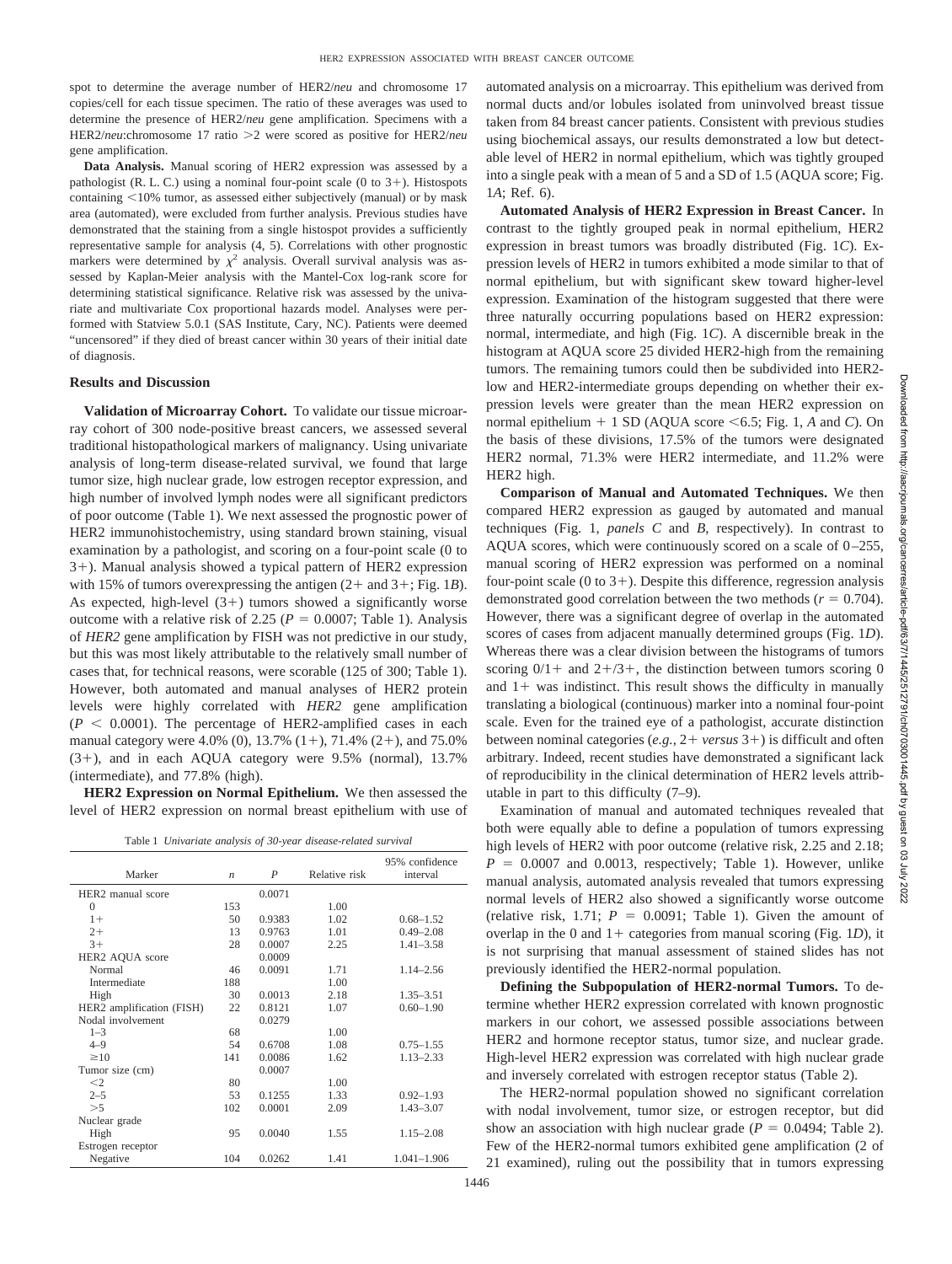

Fig. 1. Automated analysis of HER2 divides tumors into three categories based on their level of expression. *A*, analysis of 84 samples of normal epithelium demonstrates a low but detectable level of HER2 expression (*light blue*). Examination of a cohort of 300 node-positive carcinomas shows a right-skewed histogram (*dark blue*, *green*, and *red*). Cases were divided by expression level as follows: high (AQUA score > 25; *red*), normal (AQUA score less than the mean expression of normal epithelium  $+ 1$  SD; *dark blue*), and intermediate (between normal and high; *green*). *B*, manual (visual) analysis of HER2 staining using a nominal four-point scale shows that 15% of the tumors over-express HER2 (2+/3+; *inset*). AQUA scores of tumors separated according to their manual score (0 to  $3+$ ) show significant overlap, particularly between 0 and  $1 + \text{ tumors}$ . *C*, Kaplan-Meier analysis of automated HER2 scores shows that both normal and high-level expressers do poorly relative to intermediate-level tumors. *D*, Kaplan-Meier analysis of manual HER2 scores distinguishes a survival difference only with the high  $(3+)$  expressers.

normal levels of HER2, the *HER2* gene is amplified but the HER2 protein is not detected.

**Multivariate Analysis of HER2-normal and -high Populations.** Finally, we determined whether normal or high expression of HER2 by tumors was an independent predictor of long-term disease-related survival. Combined multivariate analysis of HER2 with the traditional histopathological markers, nodal involvement, tumor size, nuclear grade, and estrogen receptor, demonstrated that both normal- and high-level HER2 expression were independently predictive of patient outcome (Table 3).

Our data suggest that HER2 divides cases of node-positive breast carcinoma into three categories: normal, intermediate, and high expressers. Tumors expressing either normal or high HER2 levels do poorly in long-term follow-up. Of particular note are three previous studies that have looked at HER2 expression levels using "gold standard" biochemical techniques (Western blots and ELISAs; Refs. 6, 10–13). Two of these studies suggested a bimodal distribution for HER2, with both low and high levels correlating with known markers

of tumor aggression  $(10-12)$ , but a third found no such distribution (13). Because such techniques require fresh tissue for analysis, they were unable to assess long-term follow-up on a large cohort of patients. The AQUA-based analysis provides quantitative information from tissue microarrays constructed from archival tissues; we thus were able to examine a large cohort of patients with known long-term disease-related survival. Our data show that normal HER2 expression is an independent prognostic indicator of poor outcome and demonstrate that, unlike manual immunohistochemical analysis, automated analysis can identify a patient population that is otherwise detectable only by established biochemical assays.

HER2 overexpression can induce an aggressive phenotype via the activation of downstream regulators (*e.g.,* phosphoinositol 3-kinase, *Erk*/MAP kinase, and *Ras*; Refs. 14–16). How normal levels of HER2 could be associated with a similar aggressive phenotype is unknown at present. We speculate that these tumors might overexpress another growth factor receptor that promotes tumor aggression via a liganddependent or -independent mechanism. It is possible that expression

| Marker            | All cases        |    |               |                      |             | $P(\chi^2)$                |                            |
|-------------------|------------------|----|---------------|----------------------|-------------|----------------------------|----------------------------|
|                   | $\boldsymbol{n}$ | %  | Normal<br>(%) | Intermediate<br>(% ) | High<br>(%) | Normal vs.<br>intermediate | High $vs.$<br>intermediate |
| Nodes positive    | 268              |    |               |                      |             | 0.8171                     | 0.1891                     |
| $1 - 3$           | 145              | 54 | 60            | 54                   | 43          |                            |                            |
| $4 - 9$           | 70               | 26 | 23            | 27                   | 33          |                            |                            |
| $\geq 10$         | 53               | 20 | 17            | 19                   | 23          |                            |                            |
| Tumor size (cm)   | 238              |    |               |                      |             | 0.3033                     | 0.8911                     |
| $<$ 2             | 102              | 43 | 35            | 44                   | 48          |                            |                            |
| $2 - 5$           | 81               | 34 | 44            | 32                   | 32          |                            |                            |
| >5                | 55               | 23 | 21            | 24                   | 20          |                            |                            |
| Nuclear grade     | 269              |    |               |                      |             | 0.0494                     | 0.0011                     |
| High              | 97               | 36 | 45            | 30                   | 60          |                            |                            |
| Estrogen receptor | 263              |    |               |                      |             | 0.5325                     | < 0.0001                   |
| Negative          | 105              | 40 | 39            | 34                   | 77          |                            |                            |

Table 2 *Distribution of prognostic markers by HER2 level based on <sup>2</sup> analysis*